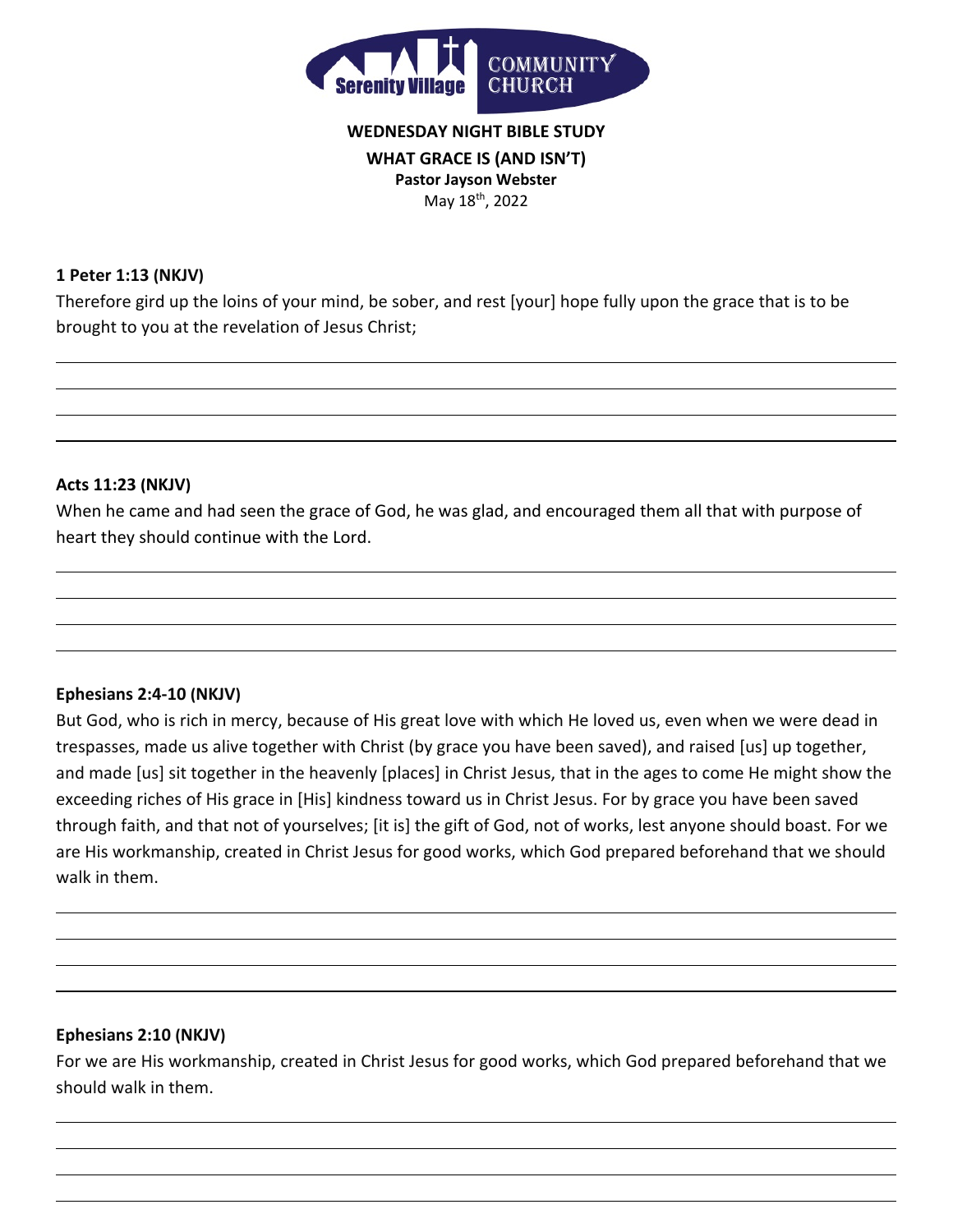## **Matthew 3:7, 13 (NKJV)**

But when he saw many of the Pharisees and Sadducees coming **to** his baptism, he said to them, "Brood of vipers! Who warned you to flee from the wrath to come? ... Then Jesus came from Galilee **to** John at the Jordan to be baptized by him.

#### **John 1:12-13, 16 (NKJV)**

But as many as received Him, to them He gave the right to become children of God, to those who believe in His name: who were born, not of blood, nor of the will of the flesh, nor of the will of man, but of God. ... And of His fullness we have all received, and grace for grace.

#### **Romans 5:1-2 (NKJV)**

Therefore, having been justified by faith, we have peace with God through our Lord Jesus Christ, through whom also we have access by faith into this grace in which we stand, and rejoice in hope of the glory of God.

## **2 Timothy 2:1 (NKJV)**

You therefore, my son, be strong in the grace that is in Christ Jesus.

#### **Romans 6:1-4 (NKJV)**

What shall we say then? Shall we continue in sin that grace may abound? Certainly not! How shall we who died to sin live any longer in it? Or do you not know that as many of us as were baptized into Christ Jesus were baptized into His death? Therefore we were buried with Him through baptism into death, that just as Christ was raised from the dead by the glory of the Father, even so we also should walk in newness of life.